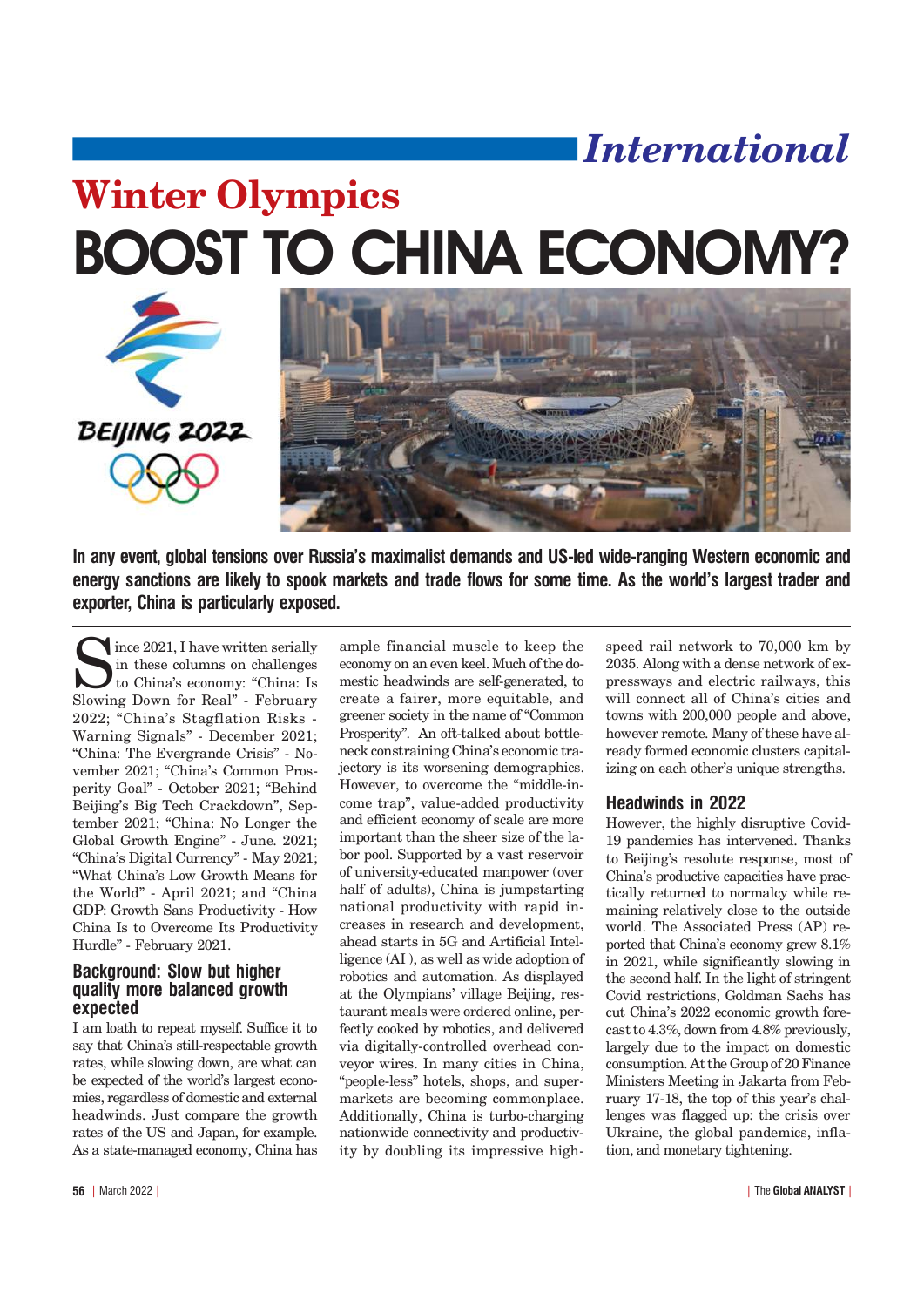#### **Winter Olympics**

#### **Ukraine**

China, while unlikely to get involved militarily, is supportive of Russia's security concerns diplomatically, including in the United Nations Security Council. Nevertheless, it is in China's best interests to decry war and to promote dialog. In any case, as neither the US nor the EU has any appetite for a risky hot war with Russia, a pan-Europe war involving the US seems unlikely. In any event, global tensions over Russia's maximalist demands and USled wide-ranging Western economic and energy sanctions are likely to spook markets and trade flows for some time. As the world's largest trader and exporter, China is particularly exposed.

### Covid-19

As for the pandemic*,* China is sticking to a "dynamic zero-Covid" strategy. Armed with a relatively high vaccination rate, ultra-efficient tracking technologies, including facial recognition, and the ability for rapid partial or total lockdowns, China has been able to keep infection and death rates extremely low. As of February 4, 2022, over three billion (3,016,698,519) vaccine doses had been administered. According to World Health Organization statistics, from January 3, 2020, to 5:20 pm CET, February 18, 2022, China had registered 164,322 confirmed Covid-19 cases with 5,726 deaths. Even allowing for possible under-reporting, these numbers are extremely low for a population of 1.4 billion. Most of China remains out of bounds to the outside world where highly contagious Delta and Omicron variants are raging. At the same time, these variant cases remain relatively low inside China. Nevertheless, the rest of the world is beginning to reopen regardless, embracing a "Living with Covid" strategy, treating the disease as endemic. According to a research note dated February 15, 2022, of Natixis, a French bank, global supply chain constraints have peaked as major ports in both the US and China are witnessing a reduced number of queuing ships.

# China's centrality in the global supply and value chain

As more countries are beginning to return to normalcy, unleashed pent-up demands should help China as the world's largest exporter, hosting seven out of the world's ten busiest container ports including Hong Kong.

Notwithstanding some decoupling including the so-called "China Plus One" hedging strategy, China remains the largest trading partner to 124 counties worldwide, compared to 56 for the US. Its centrality is further cemented as the world's largest trader in the recently established Regional Comprehensive Economic Partnership (RCEP), the world's largest free-trade bloc accounting for a third of the world's GDP and a third of the world population. Even with draconian American tariffs and the raging pandemics in 2021, China's bilateral trade with the US increased 28.7% to \$755.6 bn. Since 2019, by some estimates, China's GDP has increased by 10.5% compared with 2.1% for the US.



**Andrew KP Leung** SBS. FRSA International. and Independent China Strategist

#### Inflation and money-tightening

Thanks to trade-war tariffs on China, where a vast proportion of America's consumer goods is produced, inflation in the US has risen 7.5% over 2021, the highest rate in four decades. The Federal Reserve is widely expected to introduce several interest rate hikes this year, prompting money-tightening measures across the globe. This is bad news for China's exports.

As reported by CNBC on January 19, 2022, exports will continue to drive China's economy for the rest of the year as the domestic market remains sluggish. However, exports account for only 18.5% of China's GDP. The domestic

service sector, including wholesale and retail trades, information services, and other tangible and intangible products, had grown to 54.5% of China's GDP in 2020. As reported in the *South China Morning Post*, while economic policies between the US and China continue to diverge, Beijing doesn't seem to lack tools to cope with subsequent shocks. Unlike the US, China's inflation rate remains very low. As reported by Reuters on February 16, 2022, China's Consumer Price Index (CPI) inched up 0.9% last month from a year earlier, lower than the expected 1% rise following a 1.5% uptick in December. Cooling inflation would provide room for the People's Bank of China (PBOC) to ease monetary policy to support the slowing economy, even as major central banks elsewhere tighten policy.

# Debt mountain vs. economic stimulus

According to Standard and Poor's Global Ratings, China's corporate debt of \$27 tn is equivalent to 31% of the global total. Its debt-to-GDP ratio of 159% is markedly higher than the global rate of 101% and twice the US' 85%. Following the Evergrande crisis, Beijing has been extra careful in fueling over-indebtedness, especially in the gigantic housing and property sector. In August 2020, the Chinese government introduced the so-called "three red lines" policy on major property developers: (a) a 70% ceiling on liabilities to assets; (b) a 100% cap on net debt to equity; and (c) cash to short-term borrowing ratio of at least one. Failure to meet all three requirements would cap a developer's annual debt growth rate at 0%. According to Natixis, China's corporates have continued to deleverage as their debt to GDP ratio dropped from 158.3% in Q3 2021 to 155.1% in Q4 2021. The household sector also saw its debt ratio slightly come down from 62.4% in Q3 to 62.2% in Q4. However, central government debt has increased from 19.9% of GDP in Q3 2021 to 20.4% in Q4, while local government debt has risen from 26.0% to 26.6% of GDP. Off-balance sheet Local Government Financing Vehicles (LGFVs) have increased by 5.3% over Q4 2021, representing a one percentage point increase in terms of the debt-to-GDP ratio. Nevertheless, aside